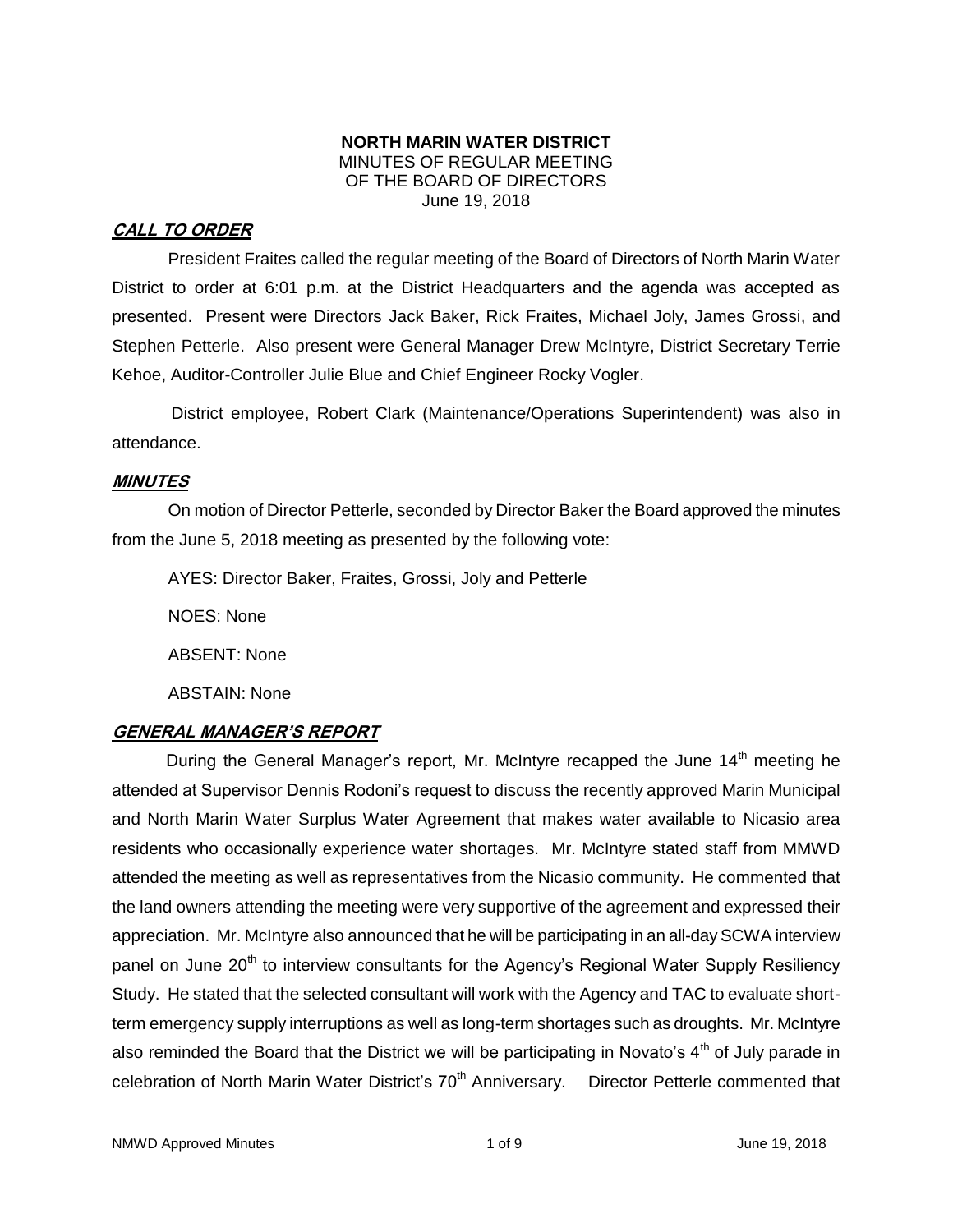Novato Sanitary District was at the recent Novato Art and Wine Festival and wondered why the District did not participate. Mr. McIntyre responded that we haven't typically participated in this event in the past; however we have been busy this spring with other outreach events including the Tour of Novato, the Eco-Friendly Garden Tour, a Residential Emergency Preparedness Drill and the upcoming  $4<sup>th</sup>$  of July parade.

#### *OPEN TIME*

President Fraites asked if anyone in the audience wished to bring up an item not on the agenda and there was no response.

#### *STAFF/DIRECTORS REPORTS*

President Fraites asked if staff or Directors wished to bring up an item not on the agenda. Ms. Kehoe reminded the Board of the upcoming Primary Election to be held on November  $6<sup>th</sup>$ , and of the nomination filing period from July 16<sup>th</sup> through August 10<sup>th</sup>. She also announced that if anyone would like to carpool to the West Marin Meeting on June  $26<sup>th</sup>$ , they need to be at the District at 5:10 p.m.

#### **PUBLIC HEARING FY19 EQUIPMENT BUDGET**

Ms. Blue provided the Board with the final review of the proposed FY 2018/19 (FY19) Equipment Budget. She noted that there was one addition since the Board's last review of the Equipment Budget on May 15 to reflect the fact that the Metal Analyzer, included in the FY18 budget, would not be purchased until FY19.

President Fraites opened the public hearing at 6:10 p.m.

Hearing no further comment, President Fraites closed the public hearing at 6:10 p.m.

On the motion of Director Petterle, and seconded by Director Baker the Board approved the FY 19 Equipment Budget as presented by the following vote:

AYES: Director Baker, Fraites, Grossi, Joly and Petterle

NOES: None

ABSENT: None

ABSTAIN: None

# **PUBLIC HEARING FY19 & FY20 NOVATO WATER CAPITAL IMPROVEMENT PROJECT BUDGET**

Ms. Blue provided the Board with the final review of the proposed FY 19 and FY 20 Capital Improvement Project (CIP) Budget. She stated that no changes were made since the Board's last review at the May 15, 2018 meeting. Director Joly commented that interest rates are increasing and

NMWD Approved Minutes and the control of the 2 of 9 and 2018 and 2018 and 2018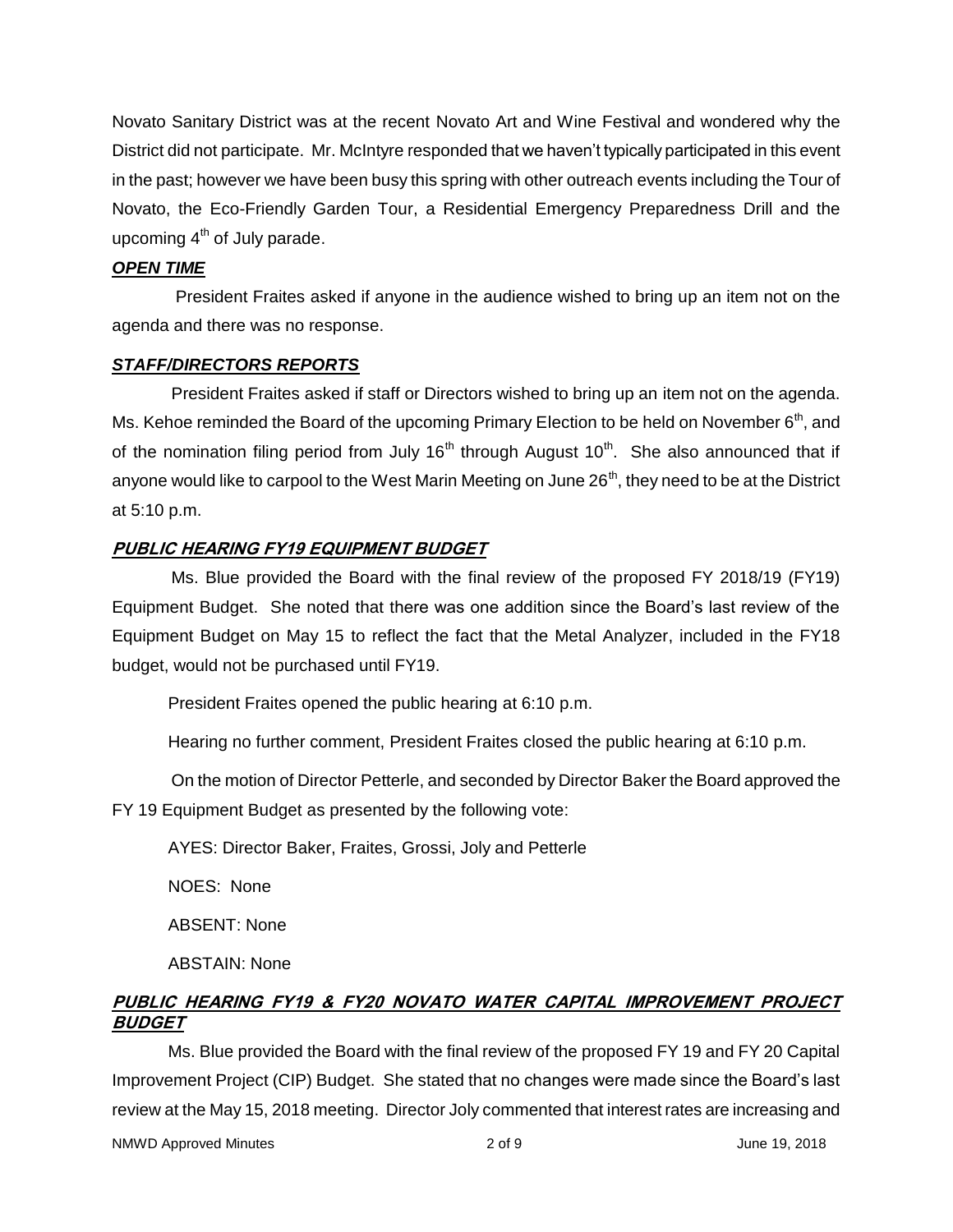asked if the \$12M Office/Yard Renovation bank loan rate shown at 3.5% has been locked in yet. Ms. Blue responded that this is an estimated interest rate and that staff will be working on securing financing soon. Director Joly also asked how the District stands on future debt after FY20 and asked that we provide more information. Ms. Blue responded that there will be more information available at a future meeting.

President Fraites opened the public hearing at 6:13 p.m.

Hearing no further comment, President Fraites closed the public hearing at 6:13 p.m.

On the motion of Director Petterle, and seconded by Director Baker the Board approved the FY19 & FY20 Novato Water Capital Improvement Project Budget by the following vote:

AYES: Director Baker, Fraites, Grossi, Joly and Petterle

NOES: None

ABSENT: None

ABSTAIN: None

#### **PUBLIC HEARING FY19 NOVATO WATER OPERATIONS BUDGET**

Ms. Blue provided the Board with the final review for the proposed FY19 Novato Water Operations Budget. Ms. Blue stated that the budget changes since the last review included an \$11,000 increase to insurance premiums and claims based on the proposal received for the FY19 insurance renewal; a \$4,000 increase in operating labor with Water Treatment; and a \$105,000 increase to the Capital Equipment Budget due to the additions of a Metal Analyzer for the lab. Director Joly asked if the \$1.3 million SCWA payout for bond issued debt service was a one-time event. Ms. Blue responded yes.

President Fraites opened the public hearing at 6:17 p.m.

Hearing no further comment, President Fraites closed the public hearing at 6:17 p.m.

On the motion of Director Grossi and seconded by Director Baker the Board approved the FY19 Novato Water Operations Budget as presented and authorized the General Manager to pay demands arising from execution of the budgeted expenditure plan by the following vote:

AYES: Director Baker, Fraites, Grossi, Joly and Petterle

NOES: None

ABSENT: None

ABSTAIN: None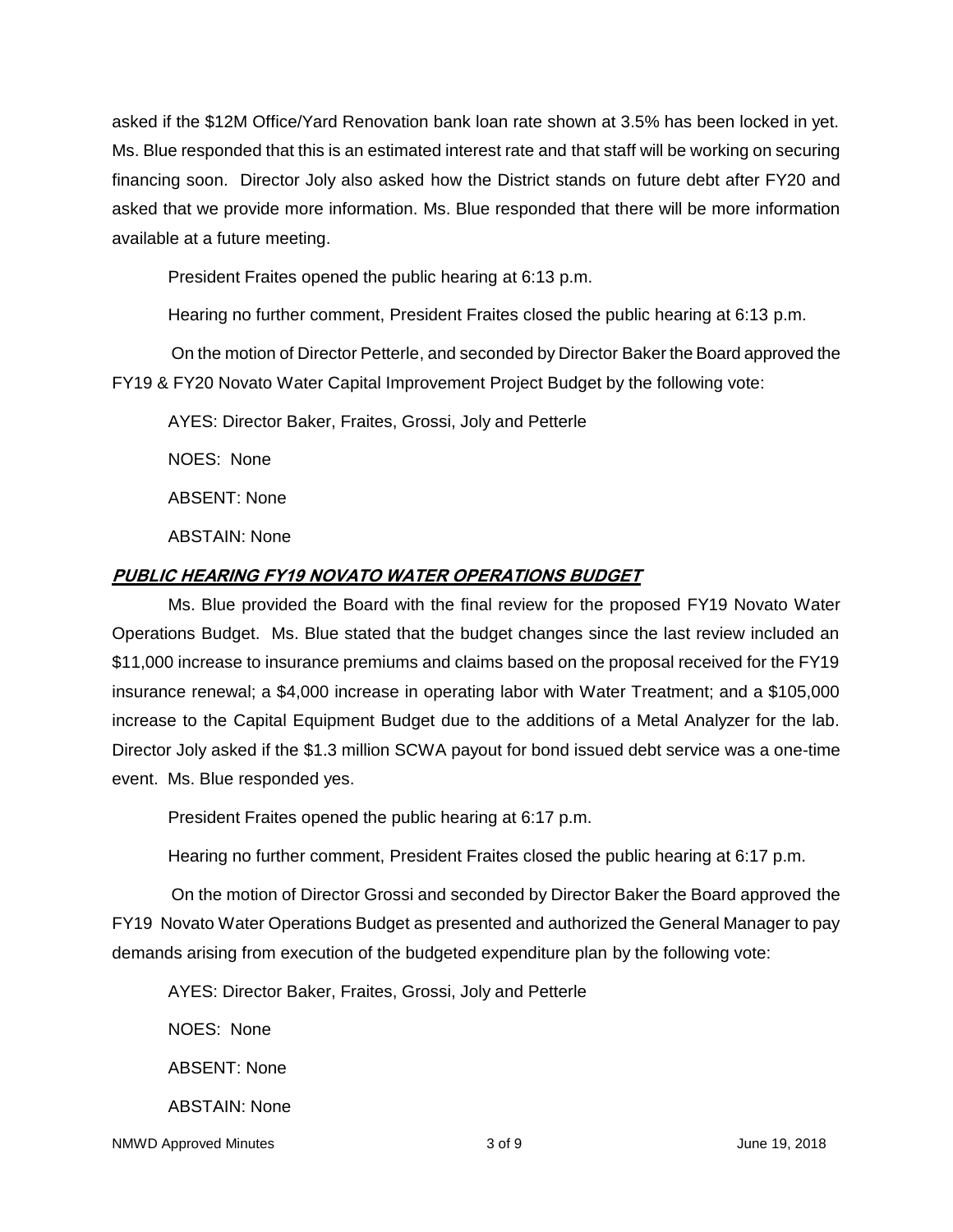#### **PUBLIC HEARING FY19 NOVATO RECYCLED WATER SYSTEM BUDGET**

Ms. Blue provided the Board with the final review of the proposed FY19 Novato Recycled Water System Budget. She stated that there were no changes since the Board's last review on May 15<sup>th</sup>. Ms. Blue reported that recycled water demand for FY19 is expected to reach 200MG which is a 25% increase over FY18. Director Joly commented that he would like more information about the fiscal stability of the recycle water program at a later date.

President Fraites opened the public hearing at 6:20 p.m.

Hearing no further comment, President Fraites closed the public hearing at 6:20 p.m.

On the motion of Director Petterle, and seconded by Director Joly the Board approved the FY19 Novato Recycled Water System Budget as presented and authorized the General Manager to pay demands arising from execution of the budgeted expenditure plan by the following vote:

AYES: Director Baker, Fraites, Grossi, Joly and Petterle

NOES: None

ABSENT: None

ABSTAIN: None

#### *MONTHLY PROGRESS REPORT*

Mr. McIntyre reviewed the Monthly Progress Report for May. He stated that the Russian River water supply reservoirs, Lake Sonoma and Lake Mendocino, have ample water with respective capacities of 92% and 95%. He reported that Novato's water production was up 7% and West Marin was up 25%. Mr. McIntyre commented that there are still discrepancies in West Marin production versus consumption and that staff continues to investigate this issue. He further reported that the production meters were recently calibrated and all meters were found to be accurate. He added that additional investigations will continue with future updates to the Board. Mr. McIntyre also reported potable water is being used to backstop the Recycled Water South Service Area due to a problem with Las Gallinas Valley Sanitary District's recycled water disinfection system. He commented that LGVSD is hoping to have this problem will be fixed by mid-July. Mr. McIntyre also noted that the number of days without a lost time accident is now 216 days. Director Baker asked a question regarding who prepares the Monthly Progress Report and Mr. McIntyre responded that it is a team effort with all departments contributing to the report.

Ms. Blue summarized the Monthly Report of Investments showing that the District's Investment Portfolio had an amortized cash balance of \$17,179,363 and is earning a 1.5% rate of return which is the same as the prior month. Director Baker asked a question about the District's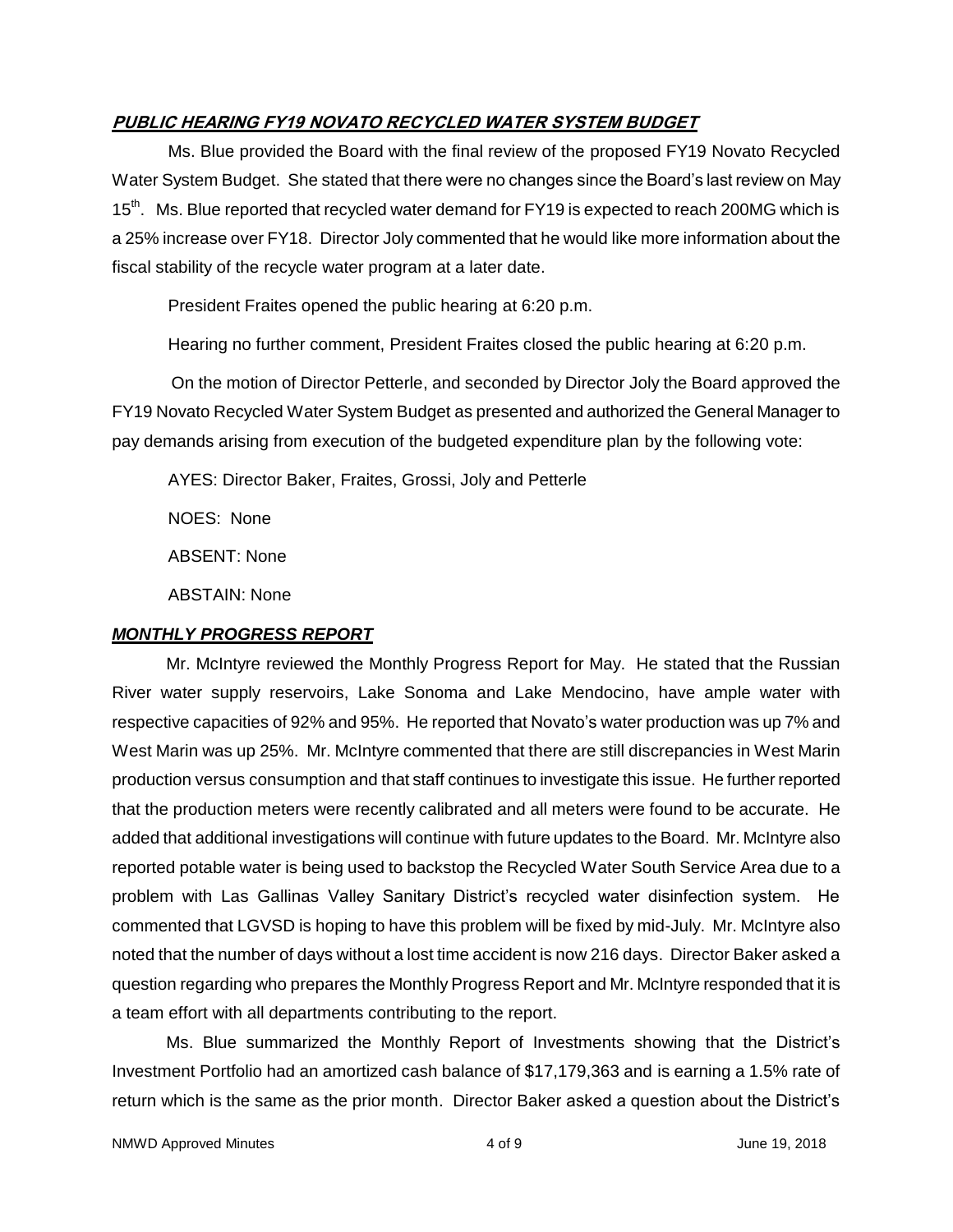investment portfolio strategy and when changes are made. Ms. Blue responded that the accountants do a really good job monitoring and revising the portfolio as necessary. Director Grossi commented that he feels that report looks good based on his experience with other public agencies.

# **CONSENT CALENDAR**

On the motion of Director Petterle, and seconded by Director Baker the Board approved the following items on the consent calendar by the following vote:

AYES: Director Baker, Fraites, Grossi, Joly and Petterle

NOES: None

ABSENT: None

ABSTAIN: None

# **NOTICE OF COMPLETION FOR SAN MATEO TANK REHABILITATION PROJECT (FARR CONSTRUCTION)**

The San Mateo Tank Rehabilitation project fulfilled their obligations under the contract. Per the Contract Documents, Farr Construction has furnished written notice that the work is complete and all subcontractors and suppliers have been paid. The recommendation is to authorize the General Manager to execute and file a Notice of Completion for the San Mateo Tank Rehabilitation project. The Board approved the Notice of Completion for the San Mateo Tank Rehabilitation Project.

# *ANNUAL WATER QUALITY REPORT – NOVATO*

The Safe Drinking Water Act requires water suppliers to publish and distribute a report of water quality information to its customers annually. The Board approved the Annual Water Quality Report for Novato.

# *ANNUAL WATER QUALITY REPORT – POINT REYES*

The Safe Drinking Water Act requires water suppliers to publish and distribute a report of water quality information to its customers annually. The Board approved the Annual Water Quality Report for Point Reyes.

# *FY19 INSURANCE PURCHASE*

The District requested proposals for insurance coverage for the coming fiscal year from two brokers. The recommendation includes Argonaut for property Damage, Argonaut for General and Auto Liability, New York Marine for Excess Worker's Comp and Great American for Cyber Liability. The Board approved the FY19 Insurance Purchase.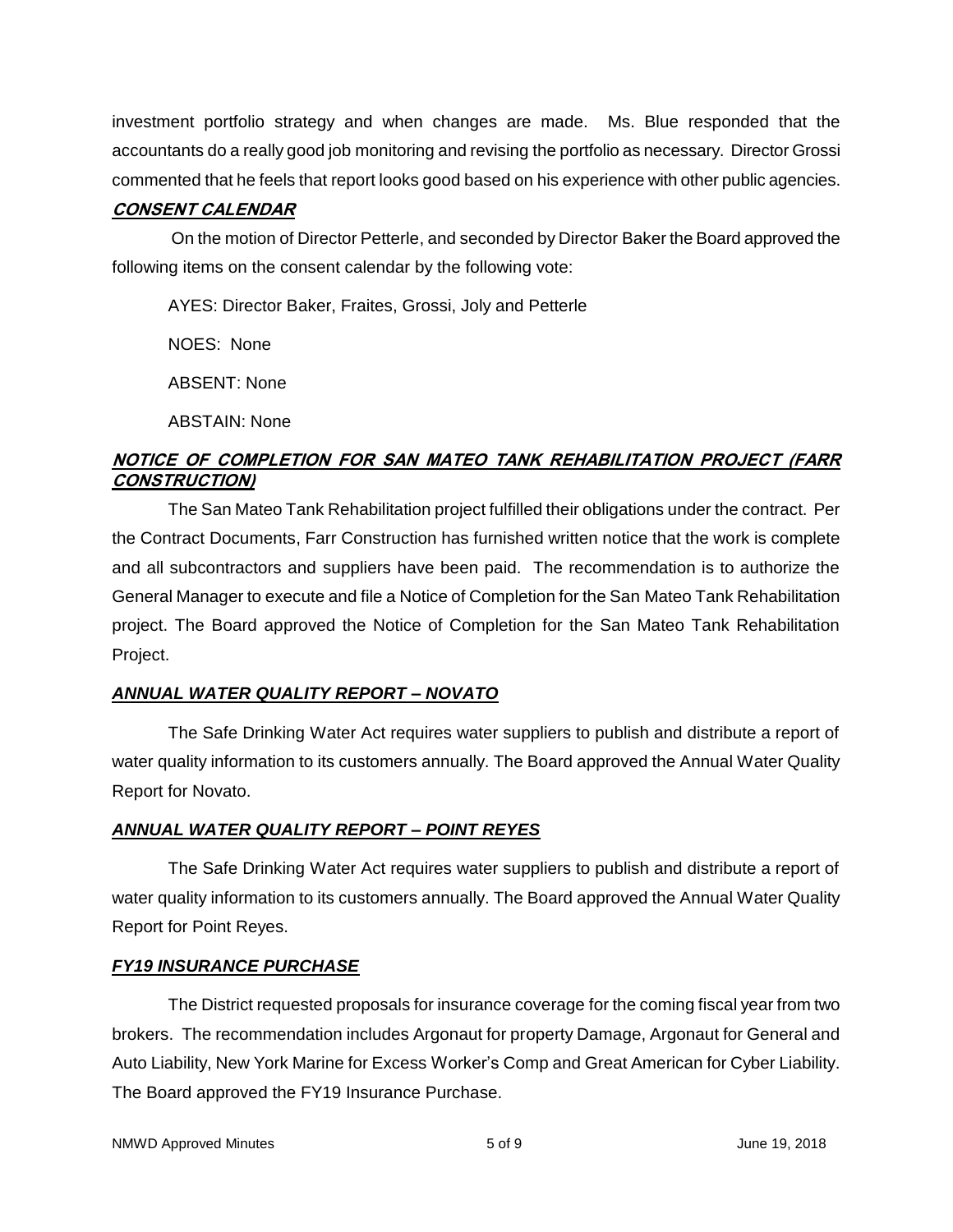#### *ACTION CALENDAR*

#### *AUTHORIZATION TO SOLICIT BID PROPOSALS FOR GRANULAR ACTIVATE CARBON*

Mr. Clark reported that it is now time to go out to bid for new granular activated carbon (GAC) which is used to remove periodic taste and odor compounds created by various algae in the lake. He stated that in 2016 staff requested cost proposals from five vendors for the GAC and received only two responses. Mr. Clark noted that staff is requesting Board authorization to advertise for proposals to purchase 4900 cubic feet of granular activated carbon. Director Baker asked if all the bidders are from within California. Mr. Clark responded that suppliers are from all over the United States, and many are from back East. Director Baker also asked if this is something we can group purchase with other agencies to get a better price. Mr. Clark responded that we purchase such a small amount compared to other agencies and that our requirements are tailored specifically for Stafford Lake quality.

On the motion of Director Joly, and seconded by Director Baker, the Board approved the authorization to solicit bid proposals for granular active carbon by the following vote:

AYES: Director Baker, Fraites, Grossi, Joly and Petterle

NOES: None

ABSENT: None

ABSTAIN: None

#### *2018 STRATEGIC PLAN*

Mr. McIntyre presented the Final 2018 Strategic Plan. He stated that no additional comments have been received since the draft Plan was presented to the Board at the May 1, 2018 meeting. Mr. McIntyre reported that once approved, the 2018 Strategic Plan will be posted on the website and that staff will actively implement a work plan designed to meet the Plan's goals and objectives.

On the motion of Director Joly, and seconded by Director Grossi, the Board approved the 2018 Strategic Plan by the following vote:

AYES: Director Baker, Fraites, Grossi, Joly and Petterle

NOES: None

ABSENT: None

ABSTAIN: None

#### *OCEANA MARIN SEWER SERVICE CHARGE INCREASE ORDINANCE- FIRST READING*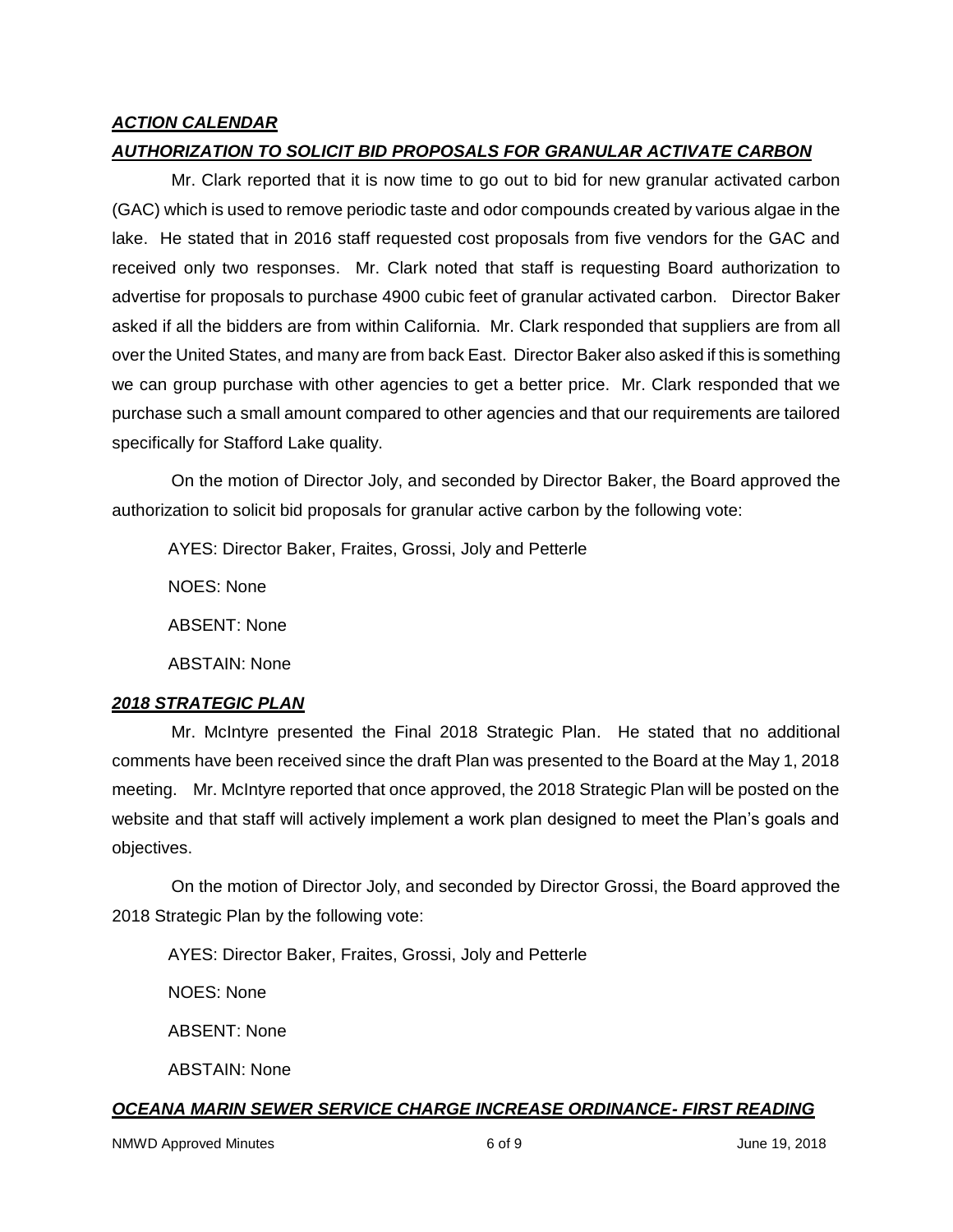Ms. Blue provided the Board with the first reading of the Ocean Marin Sewer Service Charge Increase Ordinance to increase the Oceana Marin Sewer Service Charge to \$1,080 per year effective July 1<sup>st</sup>. She advised the Board that the reading of the ordinance must be done at two consecutive Board meetings and the next reading will be on the June  $26<sup>th</sup>$ , agenda. At that time the Board will be asked to approve changes to Regulation 109, Oceana Marin Sewer Service- Rates and Charges.

On the motion of Director Petterle, and seconded by Director Grossi the Board approved the first reading of the proposed Ordinance No. 36 entitled: Ordinance Of The Board Of Directors North Marin Water District Electing To Have Oceana Marin Sewer Charges Be Collected On The Tax Roll Of the County Of Marin, State Of California Commencing Fiscal Year 2018-19 by the following vote:

AYES: Director, Baker, Fraites, Grossi, Joly and Petterle

NOES: None

ABSENT: None

ABSTAIN: None

### *INFORMATION ITEMS*

### *SECOND REVIEW – FY19 WEST MARIN AND OCEANA MARIN SEWER BUDGETS*

Ms. Blue provided the Board with its second review of the FY19 West Marin and Oceana Marin Sewer Budgets and stated that there were no changes since the June 5, 2018 meeting. She reminded the Board that a 4.5% rate increase is proposed for West Marin Water System customers and a 5% rate increase is proposed for Oceana Marin Sewer System customers. Director Joly requested to have graphs available at the next meeting to illustrate CIP expenditures over time and how it relates to the rate increase and cash balances.

# *POTTER VALLEY PROJECT RELICENSING UPDATE- EEL RUSSIAN RIVER COMMISSION MEETING- JUNE 8, 2018*

Mr. McIntyre summarized the ERRC meeting he attended which focused on the Potter Valley Project Relicensing project. He stated that a representative from PG&E, Mr. Moller, attended the meeting and provided an overview on why PG&E is interested in starting an auction process this fall. Mr. McIntyre stated that PG&E estimates the auction process will take 1.5 to 2 years and during the interim PG&E will still be in the lead for completing the required relicensing studies and also expects to file the required relicensing application in April 2020. Director Fraites questioned if the WAC/TAC is tracking this. Mr. McIntyre responded that PVP is an ongoing WAC/TAC agenda item and will be discussed again at the next meeting. Director Baker also commented that in addition to agricultural customers, there are several cities along the Upper Russian River; such as Cloverdale and Ukiah

NMWD Approved Minutes and the control of the control of 9 and 19, 2018 and 19, 2018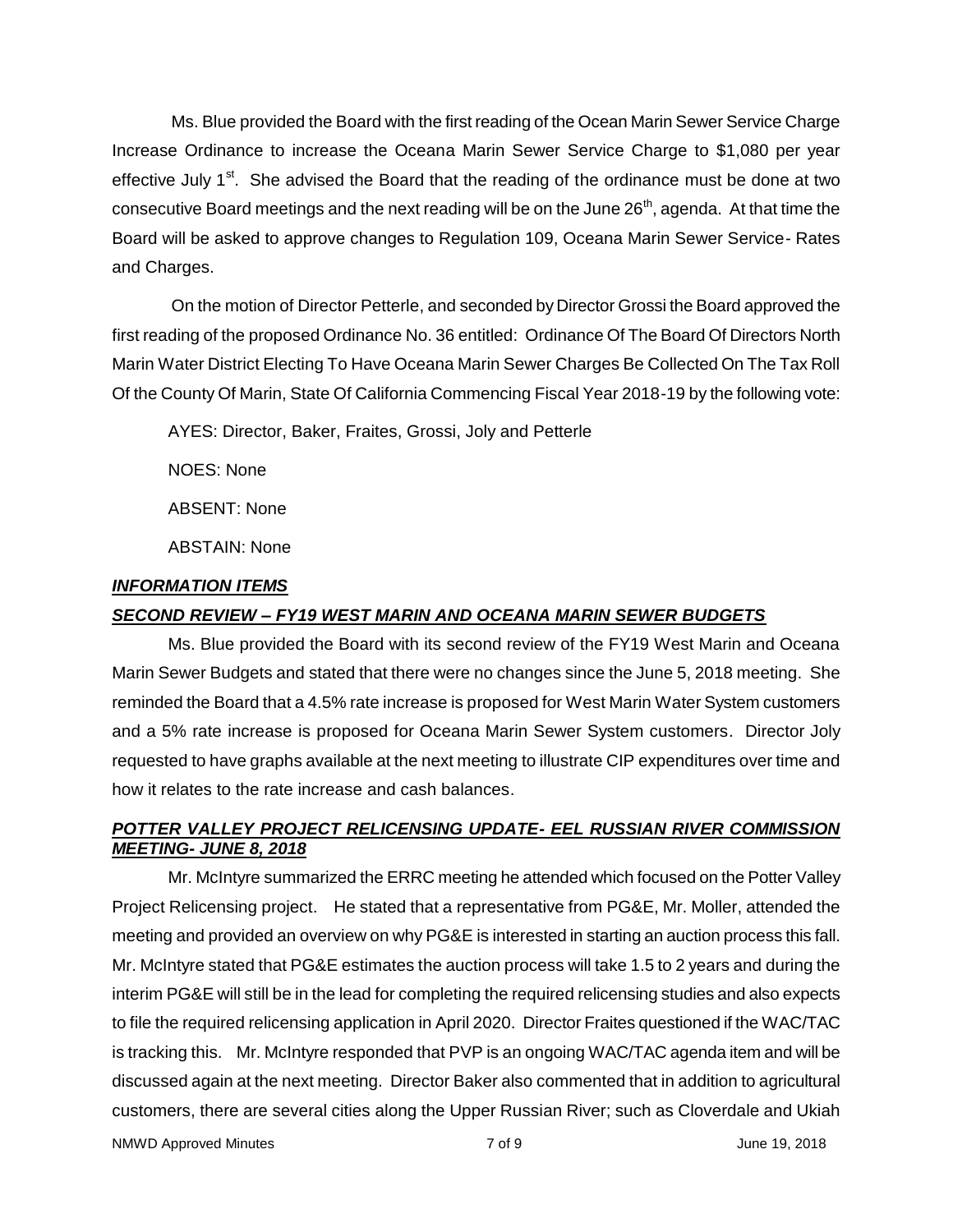that would be seriously affected by the reduction in flows in the Russian River. Both Director Fraites and Director Baker commented that they would like to be kept informed regarding future ERRC meeting.

### *NORTH BAY WATERSHED ASSOCIATION MEETING – JUNE 8, 2018*

Director Fraites attended the NBWA meeting on June 8, 2018. He stated the meeting highlighted the Regional Water Quality Control Board and their focus on testing for certain pollutants in waterbodies, including Tomales Bay and Lagunitas Creek.

### *NORTH BAY WATER REUSE AUTHORITY BOARD MEETING – MAY 21, 2018*

Mr. McIntyre discussed the North Bay Water Reuse Authority meeting that was held on May 21, 2018. He reminded that Board about ongoing discussions considering combining this entity with the proposed NorthBay Water organization and commented that there will be further discussions on this topic at the next meeting.

### *NORTH BAY WATER WORKSHOP NO. 5- MAY 21, 2018*

Mr. McIntyre recapped the NorthBay Water Workshop No. 5 held on May 21, 2018. He stated that there was a consensus to defer consideration of a North Bay Drought Contingency Plan at the present time and to revisit this issue in a couple of years.

#### *MISCELLANEOUS*

The Board received the following miscellaneous items: Disbursements-Dated June 7, 2018 and June 14, 2018, and Single Audit FY18.

The Board also received the following news articles: Governor sets new standards for water use, California drinking water tax dies in budget compromise, and 27% Increase in Water Main Beaks Over the Last Six Years.

#### *CLOSED SESSION*

President Fraites adjourned the Board into closed session at 7:02 p.m. in accordance with Government Code Section 54957 Conference with Labor Negotiators (Joe Wiley, Christopher Boucher, Drew McIntyre and Julie Blue) to Provide Direction.

#### *CLOSED SESSION*

In accordance as allowed under with Government Code Section 54956.8 Conference with Real Property Negotiators. Property: Recycled Water Agreement between North Marin Water District and Marin Country club: District Negotiators: General Manager and Counsel; Negotiating Party; Marin Country Club; under negotiation: Price and Terms.